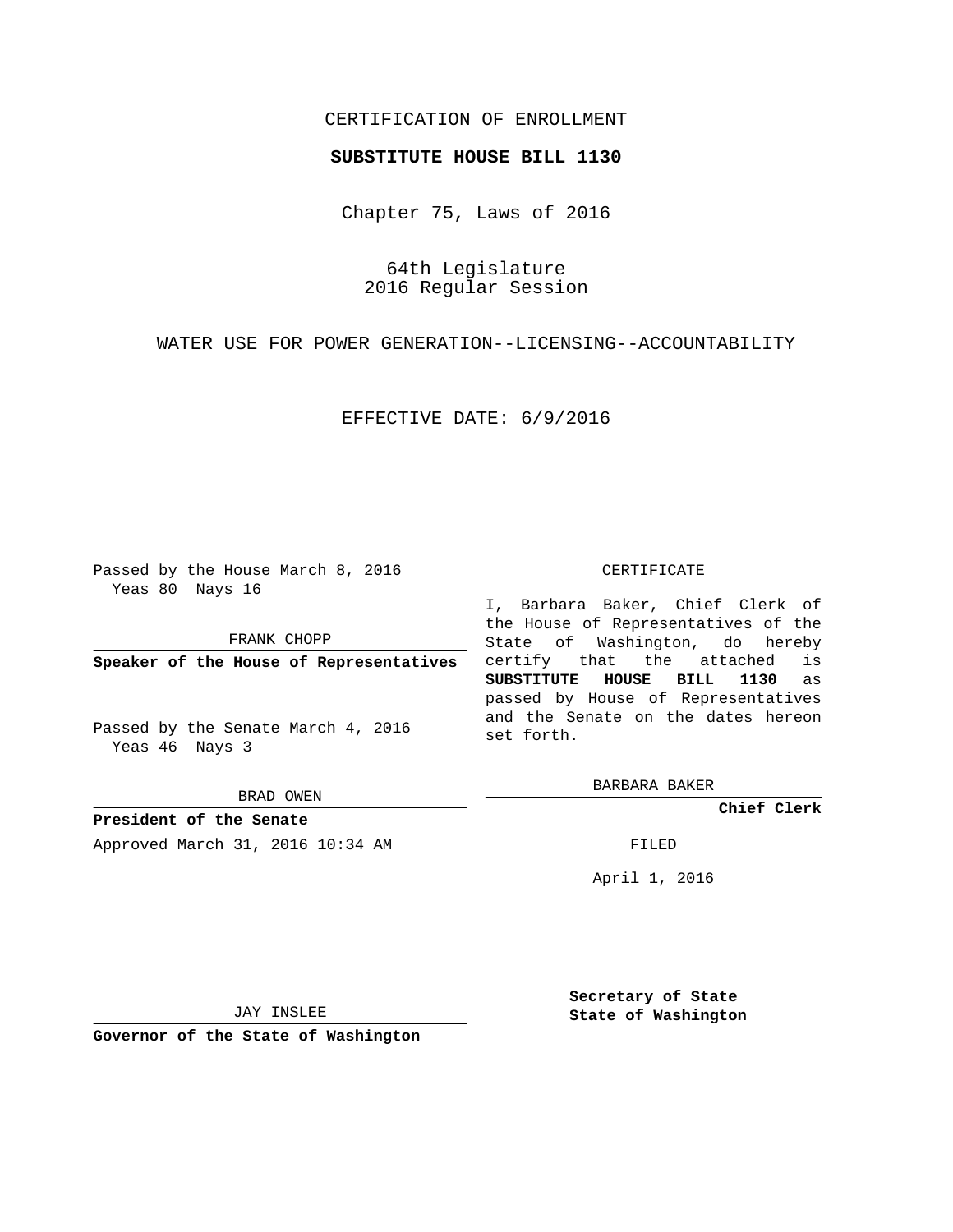### **SUBSTITUTE HOUSE BILL 1130**

AS AMENDED BY THE SENATE

Passed Legislature - 2016 Regular Session

# **State of Washington 64th Legislature 2016 Regular Session**

**By** House Environment (originally sponsored by Representatives Fey, Short, Tharinger, Fitzgibbon, and Gregerson; by request of Department of Ecology and Department of Fish and Wildlife)

READ FIRST TIME 01/21/16.

1 AN ACT Relating to water power license fees; and amending RCW 90.16.050.2

3 BE IT ENACTED BY THE LEGISLATURE OF THE STATE OF WASHINGTON:

4 **Sec. 1.** RCW 90.16.050 and 2007 c 286 s 1 are each amended to 5 read as follows:

 (1) Every person, firm, private or municipal corporation, or association hereinafter called "claimant", claiming the right to the use of water within or bordering upon the state of Washington for power development, shall on or before the first day of January of each year pay to the state of Washington in advance an annual license fee, based upon the theoretical water power claimed under each and every separate claim to water according to the following schedule:

 (a) For projects in operation: For each and every theoretical horsepower claimed up to and including one thousand horsepower, at the rate of eighteen cents per horsepower; for each and every theoretical horsepower in excess of one thousand horsepower, up to and including ten thousand horsepower, at the rate of three and six- tenths cents per horsepower; for each and every theoretical horsepower in excess of ten thousand horsepower, at the rate of one 20 and eight-tenths cents per horsepower.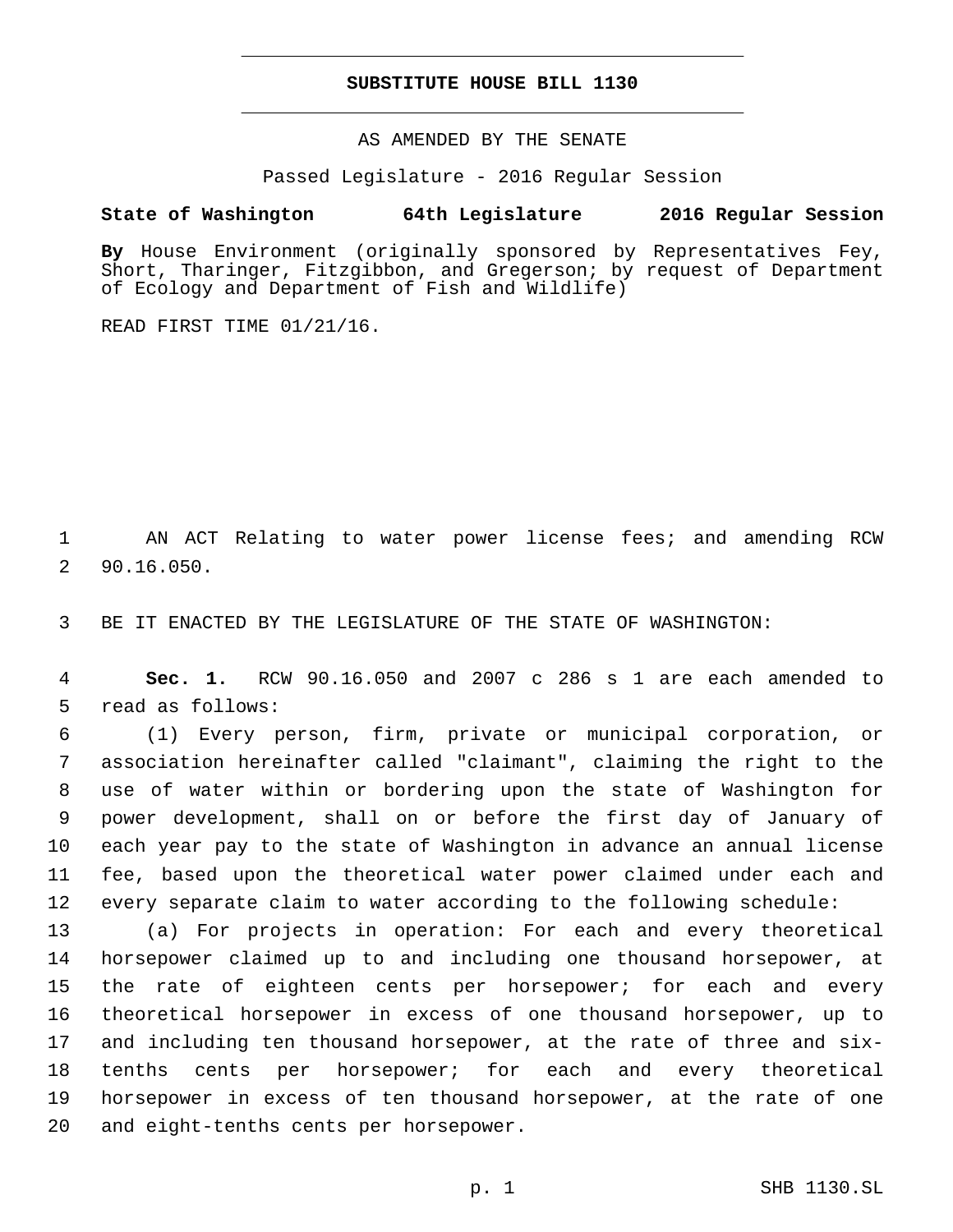(b) For federal energy regulatory commission projects in 2 operation that are subject to review for certification under section 3 401 of the federal clean water act, the following fee schedule applies in addition to the fees in (a) of this subsection: For each theoretical horsepower of capacity up to and including one thousand horsepower, at the rate of thirty-two cents per horsepower; for each theoretical horsepower in excess of one thousand horsepower, up to and including ten thousand horsepower, at the rate of six and four- tenths cents per horsepower; for each theoretical horsepower in excess of ten thousand horsepower, at the rate of three and two-11 tenths cents per horsepower.

 (c) To justify the appropriate use of fees collected under (b) of this subsection, the department of ecology shall submit a progress report to the appropriate committees of the legislature prior to 15 December 31, 2009, and biennially thereafter ((until December 31,  $16 \quad 2017)$ ).

17 (i) The progress report will: (A) Describe how license fees and 18 other funds used for the work of the licensing program were expended 19 in direct support of the federal energy regulatory commission licensing process and license implementation during the current biennium, and expected workload and full-time equivalent employees for federal energy regulatory commission licensing in the next biennium. In order to increase the financial accountability of the licensing, relicensing, and license implementation program, the 25 report must include the amount of licensing fees and program funds that were expended on licensing work associated with each hydropower project. This project-specific program expenditure list must detail the program costs and staff time associated with each hydropower project during the time period immediately prior to license issuance process, the program costs and staff time deriving from the issuance or reissuance of a license to each hydropower project, and the program costs and staff time associated with license implementation 33 after the issuance or reissuance of a license to a hydropower project. This program cost and staff time information must be collected beginning July 1, 2016, and included in biennial reports addressing program years 2016 or later. The report must also include an estimate of the total workload, program costs, and staff time for work associated with either certification under section 401 of the federal clean water act or license implementation for federally licensed hydropower projects expected to occur in the next reporting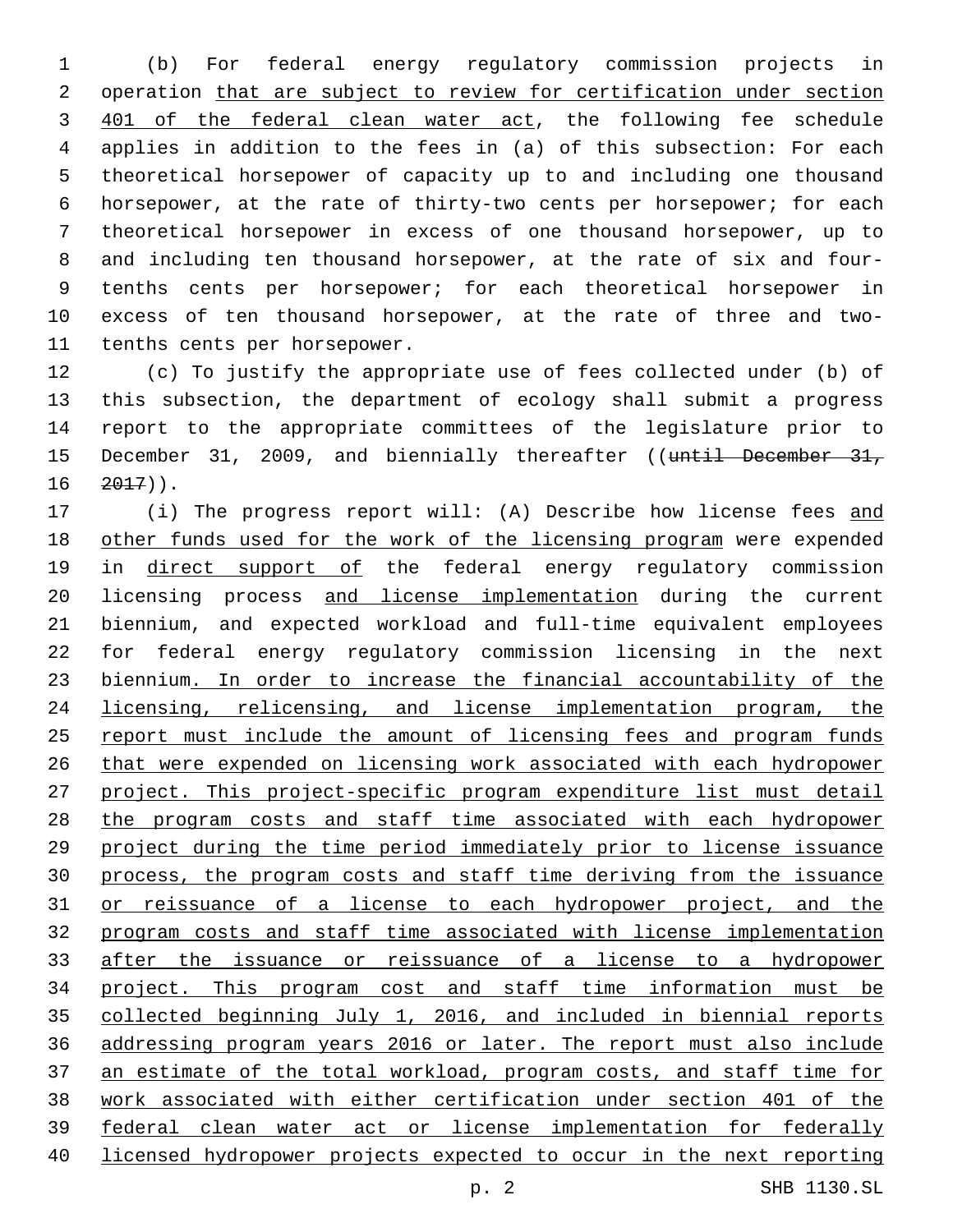period, or both. In addition, the report must provide sufficient information to determine that the fees charged are not for activities already performed by other state or federal agencies or tribes that have jurisdiction over a specific license requirement and that duplicative work and expense is avoided; (B) include any recommendations based on consultation with the departments of ecology and fish and wildlife, hydropower project operators, and other interested parties; and (C) recognize hydropower operators that exceed their environmental regulatory requirements.

 (ii) The fees required in (b) of this subsection expire June 30, ((2017)) 2023. The biennial progress reports submitted by the department of ecology will serve as a record for considering the extension of the fee structure in (b) of this subsection.

 (2) The following are exceptions to the fee schedule in 15 subsection (1) of this section:

 (a) For undeveloped projects, the fee shall be at one-half the rates specified for projects in operation; for projects partly developed and in operation the fees paid on that portion of any project that shall have been developed and in operation shall be the full annual license fee specified in subsection (1) of this section for projects in operation, and for the remainder of the power claimed under such project the fees shall be the same as for undeveloped 23 projects.

 (b) The fees required in subsection (1) of this section do not apply to any hydropower project owned by the United States.

 (c) The fees required in subsection (1) of this section do not apply to the use of water for the generation of fifty horsepower or 28 less.

 (d) The fees required in subsection (1) of this section for projects developed by an irrigation district in conjunction with the irrigation district's water conveyance system shall be reduced by fifty percent to reflect the portion of the year when the project is 33 not operable.

 (e) Any irrigation district or other municipal subdivision of the state, developing power chiefly for use in pumping of water for irrigation, upon the filing of a statement showing the amount of power used for irrigation pumping, is exempt from the fees in subsection (1) of this section to the extent of the power used for irrigation pumping.39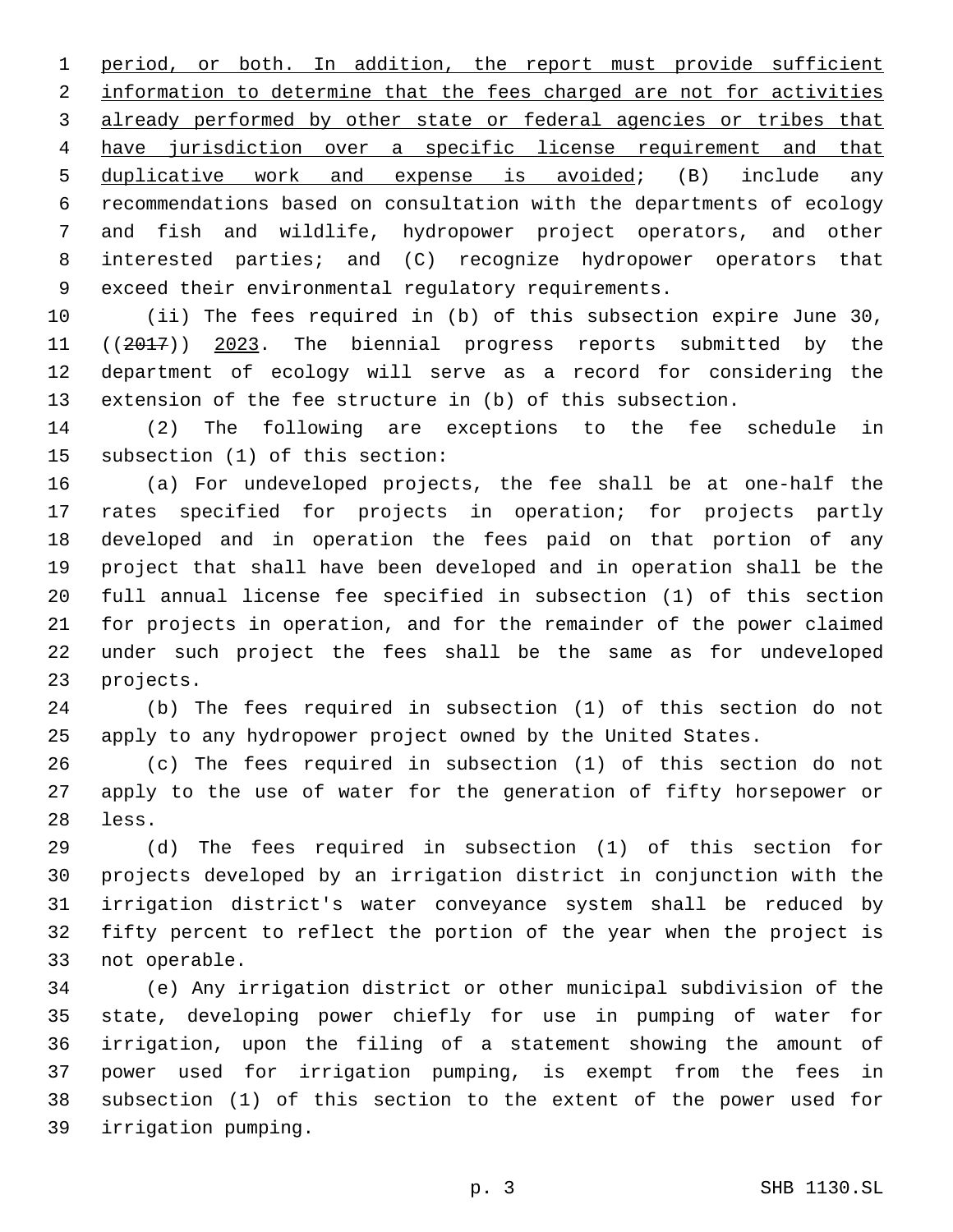(3) In order to ensure accountability in the licensing, 2 relicensing, and license implementation programs of the department of 3 ecology and the department of fish and wildlife, the departments must implement the following administrative requirements:

 (a)(i) Both the department of ecology and the department of fish and wildlife must be responsible for producing an annual work plan that addresses the work anticipated to be completed by each department associated with federal hydropower licensing and license implementation.

10 (ii) Both the department of ecology and the department of fish and wildlife must assign one employee to each licensed hydropower project to act as each department's designated licensing and 13 implementation lead for a hydropower project. The responsibility assigned by each department to hydropower project licensing and implementation leads must include resolving conflicts with the license applicant or license holder and the facilitation of department decision making related to license applications and license implementation for the particular hydropower project assigned to a licensing lead.

20 (b) The department of ecology and the department of fish and wildlife must host an annual meeting with parties interested in or affected by hydropower project licensing and the associated fees charged under this section. The purposes of the annual meeting must include soliciting information from interested parties related to the annual hydropower work plan required by (a) of this subsection and to the biennial progress report produced pursuant to subsection  $(1)(c)(i)$  of this section.

 (c) Prior to the annual meeting required by (b) of this subsection, the department of fish and wildlife and the department of ecology must circulate a survey to hydropower licensees soliciting feedback on the responsiveness of department staff, clarity of staff roles and responsibilities in the hydropower licensing and implementation process, and other topics related to the professionalism and expertise of department staff assigned to hydropower project licensing projects. This survey must be designed by the department of fish and wildlife and the department of ecology after consulting with hydropower licensees and the results of the survey must be included in the biennial progress report produced 39 pursuant to subsection  $(1)(c)(i)$  of this section. Prior to the annual meeting, the department of ecology and the department of fish and